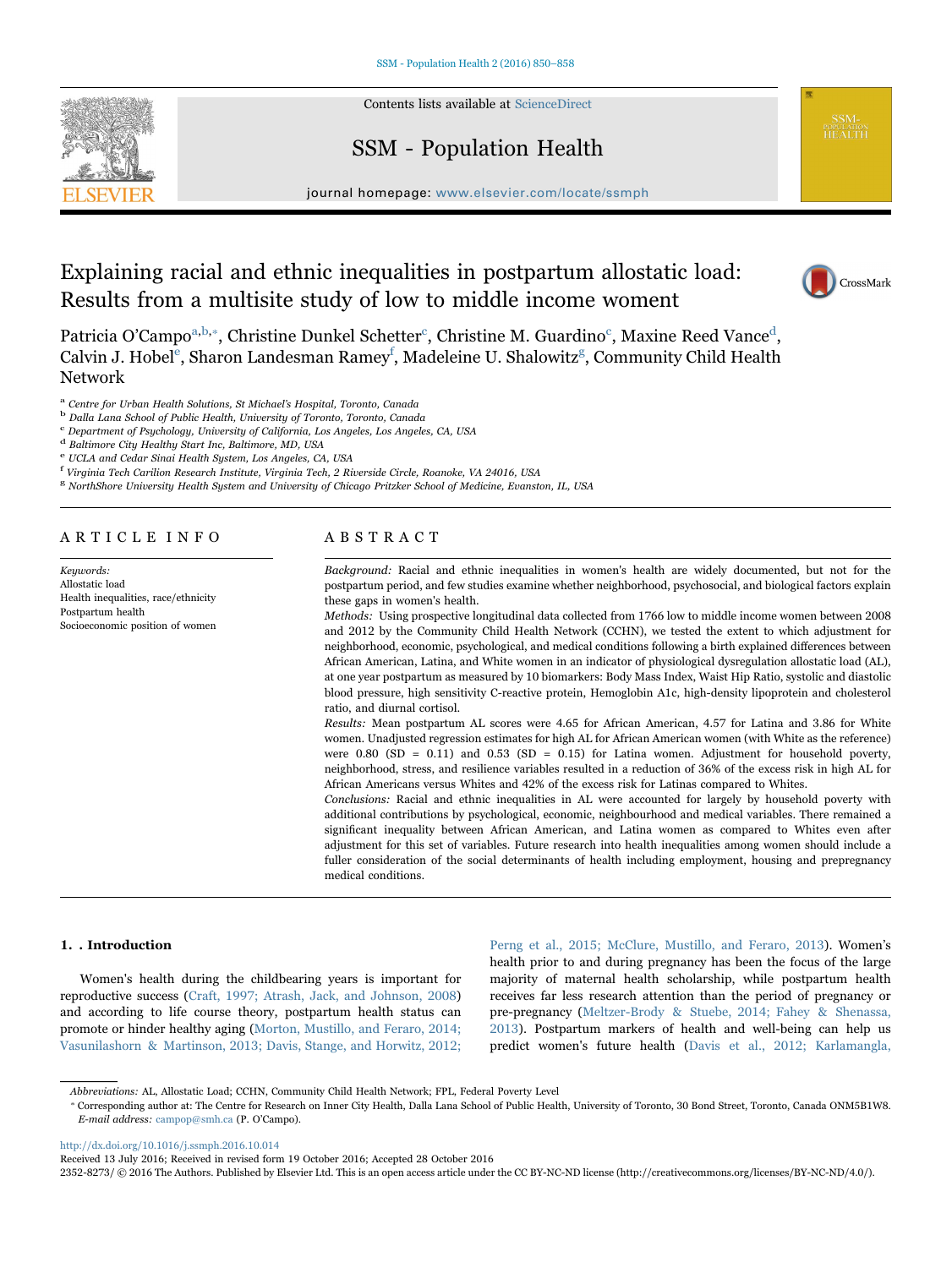[Singer, and Seeman, 2006; Wu et al., 2016](#page-6-3)), making the postpartum period a critically important phase in women's lives. Further, the wellknown health inequalities by race, ethnicity, and socioeconomic position demonstrated for pregnancy seem to continue during the postpartum period for a variety of outcomes including utilization of health care [\(Glasheen et al., 2015; DiBari et al., 2014; Seplowitz et al.,](#page-6-4) [2015\)](#page-6-4), psychosocial well-being ([Glasheen et al., 2015; Liu & Tronick,](#page-6-4) [2014; Phelan et al., 2015](#page-6-4)), and exposure to stressors such as discrimination ([Rosenthal et al., 2015\)](#page-7-0).

There is a growing interest in the impact of stress including cumulative adversity over the lifetime, and the physiological toll resulting from ongoing activation of stress responses at or around the time of childbearing ([Phelan et al., 2015; Hobel, Goldstein, and](#page-7-1) [Barrett, 2008; Dominguez et al., 2008; Gonzalez et al., 2009\)](#page-7-1). In their highly influential theory, McEwen and colleagues defined allostatic load (AL) as the cumulative toll on multiple body systems of adaptation to stressful events and chronic stressful life conditions [\(McEwen, 1998;](#page-7-2) [McEwen and Stellar, 1993](#page-7-2)). Indices of AL combine multi-systemic biomarkers (for example, blood pressure, serum cholesterol, body mass index, and C-reactive protein [CRP]) into a composite risk score. In initial studies of middle-aged and older populations ([Singer & Ry](#page-7-3)ff, [1999; Seeman et al., 1997](#page-7-3)), higher AL predicted greater morbidity and mortality [\(Karlamangla et al., 2006; Seeman et al., 2001, 2004;](#page-6-5) [Gruenwald et al., 2006\)](#page-6-5). Broader population studies [\(Mattei et al.,](#page-7-4) [2010; Hwang et al., 2014](#page-7-4)) further established that AL is a mediator of disease risk in humans, and that it varies with socioeconomic position (SEP), race/ethnicity, and gender [\(Wu et al., 2016; Beckie, 2012;](#page-6-6) [Geronimus et al., 2006](#page-6-6)). In addition, chronic life stress, including exposure to chronic and persistent discrimination, is linked to higher AL ([Juster, McEwen, and Lupien, 2010;](#page-7-5) [Brody et al., 2014\)](#page-7-6). More recent studies of maternal populations establish the need to look further at AL during the childbearing years [\(Premji, 2014; Shannon,](#page-7-7) [King, and Kennedy, 2007; Hux & Roberts, 2015; Morrison et al.,](#page-7-7) [2013\)](#page-7-7), in part because AL could enable us to detect risks for a mother and her child prior to or during pregnancy. For example, [Wallace and](#page-7-8) [Harville \(2013\),](#page-7-8) who studied a small set of biomarkers taken between 26 and 28 weeks gestation in 42 White and Black pregnant women, found that gestational age at birth decreased significantly with increasing AL adjusted for smoking and body mass [\(Wallace & Harville,](#page-7-8) [2013; Wallace et al., 2013a, 2013b\)](#page-7-8).

Growing income inequalities in the United States are a defining issue of our time ([Kondo et al., 2009](#page-7-9)). Hundreds of studies have demonstrated the adverse impact of increased economic inequalities and poverty on population health and mortality by documenting gaps by income or by race [\(Kondo et al., 2009; Aizer & Currie, 2014; Costa-](#page-7-9)[Font & Hernández-Quevedo, 2012; Pickett & Wilkinson, 2015](#page-7-9)). Yet research into whether and how structural, social, and biological factors explain these growing health and social gaps is sparse. In the US, studies of health inequalities have heavily emphasized differences by race or ethnicity, with too little attention to the joint impact of both race/ethnicity and socioeconomics on health. Authors have argued that without such joint consideration ([Braveman, 2008; Kawachi, Norman,](#page-7-10) [and Robinson, 2008; Mechanic, 2008; Sparks, 2009; Williams &](#page-7-10) [Jackson, 2005\)](#page-7-10), we cannot identify the key drivers of inequalities ([Kawachi et al., 2008](#page-7-11)).While some studies have suggested that genetic differences might explain health gaps between different races, such explanations for racial inequities have been long discounted ([Braveman, 2008; Williams & Jackson, 2005; Kaufman et al., 2015;](#page-7-10) [Gravlee, 2009\)](#page-7-10). Finally, research that takes advantage of strong longitudinal designs and contextual data in the study of social and health inequalities is still too rare.

In 2003, using community-based participatory research methods ([Jagosh et al., 2012\)](#page-7-12), the Community Child Health Network (CCHN) established by the Eunice Kennedy Shriver National Institute of Child Health and Human Development began a multisite observational study to better understand multiple health and social determinants of AL

during the interconception period ([Ramey et al., 2015](#page-7-13)). The concept of AL as wear-and-tear on body systems leading to premature weathering among people living in poverty, and the need to examine multiple levels (e.g. individual and neighbourhood) of both risk and resilience factors, were unifying concepts for our study and mutually endorsed by community and academic partners [\(Wu et al., 2016; Ramey et al.,](#page-6-6) [2015\)](#page-6-6). While community members affirmed the role of stress as a contributor to AL in high-risk populations, they also felt strongly that we needed to study sources of resilience. Furthermore, in the past two decades, many scholars have critiqued the overreliance on individual factors to explain health at the expense of assessing impacts from physical and social contexts [\(Borrell et al., 2014; Rajaratnam, Burke,](#page-7-14) and O'Campo, 2006; O'[Campo et al., 1997; Ncube et al., 2016\)](#page-7-14), therefore, our interest included neighborhoods and how they serve as a context contributing to inequalities [\(Nkansah-Amankra et al., 2010;](#page-7-15) O'[Campo, 2003](#page-7-15)) which was strongly endorsed by our community partners. Moreover, we took advantage of the wide variability in neighborhood context offered by our multisite study which included urban and non-urban settings.

In this study, we extend the prior preliminary findings of the CCHN longitudinal study examining the patterns of AL by poverty group and race and ethnicity over the first year postpartum to determine whether levels of inequality are stable or dynamic during this period [\(Shalowitz](#page-7-16) [et al., unpublished manuscript\)](#page-7-16). Here we investigate whether neighborhood and individual economic, psychosocial, and health conditions at birth or 6 months postpartum explain the AL gaps by race/ethnicity at 12 months postpartum. Our hypothesis is that economic, stress, and resilience factors assessed at the individual level and neighborhood deprivation assessed at the community level would account for a substantial portion of race and ethnic inequalities in AL scores.

#### 2. Methods

#### 2.1. Study design

The CCHN study was conducted in three urban sites (Washington, DC; Baltimore, MD; Los Angeles County, CA), one suburban site (Lake County, IL), and one rural site (seven counties in eastern North Carolina) all of which had high documented maternal child health disparities([Ramey et al., 2015](#page-7-13)). Women were recruited and enrolled between 2008 and 2010 during postpartum hospital stays following childbirth, except in North Carolina where participants were recruited in clinics during pregnancy or postpartum. Mothers who met the following criteria were eligible to participate: (1) 18 to 40 years of age; (2) self-identification as White/Caucasian, Latina/Hispanic, and/or African American/Black; (3) ability to converse in English or Spanish; (4) anticipated residence in one of the target zip codes for at least 6 months; (5) 4 or fewer children; and (6) no plans to be surgically sterilized following the birth of the index child. We oversampled mothers living in low income neighborhoods and preterm births. With the mother's permission, the baby's father (or father figure) was invited to participate in the study.

Community research staff trained in the study protocol conducted interviews in English or Spanish during in-person visits when index children were approximately 1 month (T1), 6 months (T2), 12 months (T3), and 24 months (T5) of age, and during a brief telephone interview at 18 months (T4). With very few exceptions, assessments were done in participants' homes. Interviewers were also trained to collect biological data during T2 and T3 study visits, including: 1) blood pressure; 2) height and weight for calculation of BMI; 3) waist and hip circumference measurements; 4) blood spots for C-reactive protein (CRP), hemoglobin A1c (HbA1c), high-density (HDL) and low-density lipoprotein (LDL) cholesterol assays; and 5) diurnal salivary cortisol measured upon waking, 30 min later, and before bedtime on two consecutive days.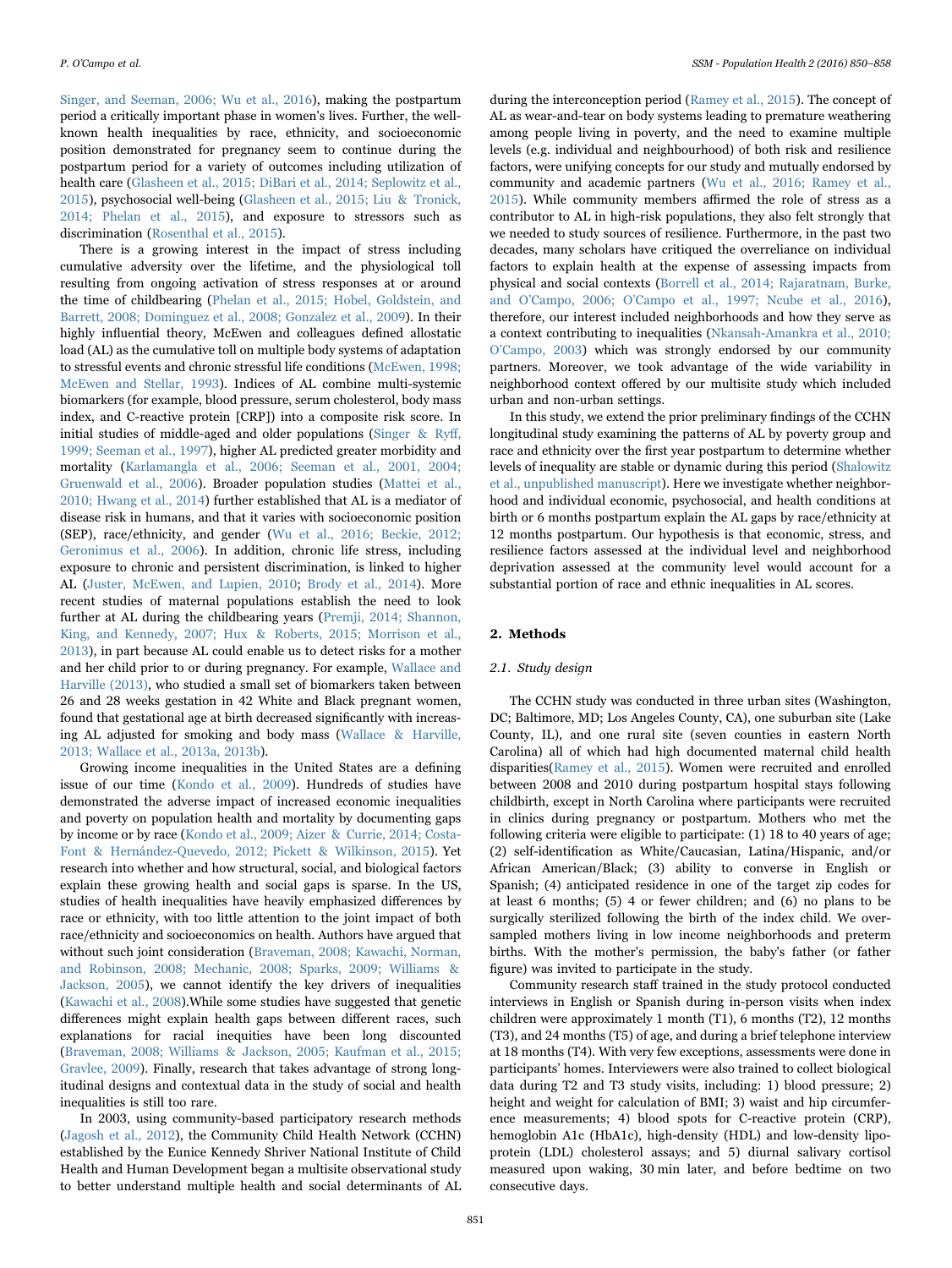#### 2.2. Participants

The full CCHN cohort included 2510 mothers (54% African American, 24% Latina, and 22% non-Hispanic White) who completed the T1 interview between 2 and16 weeks after delivery (Mean 11.02; SD = 13.44). We excluded 203 (8%) participants who were pregnant again at the time of T2 or T3 study visits, as they would alter estimates of postpartum biomarkers, and 541 (21%) who had insufficient data on biomarkers, leaving a final sample of 1766 mothers. The cohort also included 1436 fathers, but only maternal data are used in the present analyses.

#### 2.3. Measures

#### 2.3.1. Allostatic Load

We calculated AL based on the ten biomarkers in two ways ([Shalowitz et al., unpublished manuscript\)](#page-7-16). The first was the method used most commonly in the published literature following the method of McEwen and colleagues ([McEwen, 1998; McEwen, 1993; Juster](#page-7-2) [et al., 2010](#page-7-2)) which is to create binary variables for each biomarker indicating the top quartile and summing them across biomarkers for a score from 0 to 10 ([Seeman et al., 1997; Morrison et al., 2013; Wallace](#page-7-17) [& Harville, 2013; Wallace et al., 2013](#page-7-17)). The second involved specific clinical cut-offs for each marker, as described below. In preliminary analyses, we found no major differences by race, ethnicity, or poverty between the two scoring methods [\(Shalowitz et al., unpublished](#page-7-16) [manuscript\)](#page-7-16); therefore, to increase the clinical relevance of our work, we chose to proceed with the clinical cut-off approach. We calculated this clinical AL index by assigning one point for each of ten markers a person had above the following clinical cut-offs: Body Mass Index (BMI) of ≥30 kg/m<sup>2</sup>; Waist Hip Ratio (WHR) of ≥0.85; systolic blood pressure (SBP) of ≥125 mmHg; diastolic blood pressure (DBP) of ≥80 mmHg: pulse of ≥100 beats per minute: HS-CRP of ≥3 mg/L: HbA1c of ≥5.4%; HDL of ≤40 mg/dL; total cholesterol/HDL ratio ≥5.9; and diurnal cortisol slope of ≥ −0.01. For this last measure there was no clinical cut off so we used the top quartile as the cut off. The range for this high AL index was 0–10.

#### 2.3.2. Race/ethnicity

Participants self-reported their primary racial/ethnic identity upon enrollment. We included only mothers who self-reported being primarily African American, White, or Latina. While terminology used in the literature varies, in this paper we refer to African American/Black as African American (we had relatively few foreign born Black women enroll), and Hispanic/Latina women as Latina and non-Hispanic White/Caucasian as White.

#### 2.3.3. Socioeconomic position (SEP)

We capture SEP via an indicator representing household income levels. During the one-month postpartum interview (T1) we asked participants about their pre-tax household income in the previous calendar year, which we recorded using pre-specified categories (e.g., \$10−20,000 per year, \$50−75,000 per year). In scoring for analyses, we assigned the midpoint value for the response category as each person's household income (e.g., \$62,500 as the midpoint for \$50−75,000). To account for differences in household size, we used an indicator of income that accounts for level of household income and household size. We calculated household income as a percentage of the federal poverty level based on household size using 2009 US Census data for US poverty thresholds (e.g., \$21,954 is the poverty threshold for a family of four). As examples, the household income of \$21,954 for a family of 4 is 100% of FPL and \$32,000 for a family of 4 would be 145% of FPL, while \$60,000 for a family of 4 is 273% of FPL. Our four category poverty group variable includes: < 200% federal poverty level

(FPL), 200–300% FPL, 300–400% FPL, and > 400% FPL. Our lowest income category, < 200%FPL represents families who are still struggling with financial strain and may be experiencing food insecurity, housing instability, precarious or no employment conditions compared to those with higher incomes. Even those with incomes of 400% FPL will be lower middle class as they are eligible for some types of income tax credits (e.g., Premium Tax Credit intended to assist families pay for the health care insurance premiums under the Affordable Care Act).

## 2.3.4. Stress

In these analyses, we utilized six stress measures pertaining mainly to chronic stress, and selected through a community-based participatory research approach (described in detail elsewhere ([Dunkel Schetter](#page-7-18) [et al., 2013](#page-7-18))). These included measures of pregnancy stress [\(Misra,](#page-7-19) [O'Campo, and Strobino, 2001\)](#page-7-19), interpersonal violence (O'[Campo,](#page-7-20) [Caughy, and Nettles, 2010\)](#page-7-20), everyday discrimination ([Williams et al.,](#page-7-21) [1997\)](#page-7-21), life events and their impact [\(Parker Dominguez et al., 2005,](#page-7-22) [2008\)](#page-7-22), financial strain (Cheng, [Fowlers, and Walker, 2006\)](#page-7-23), and chronic life stress in various domains [\(Tanner Stapleton et al., 2016\)](#page-7-24). All Cronbach alpha coefficients for these stress measures were found to be acceptable to good, ranging from 0.68 to 0.92 in English and Spanish ([Dunkel Schetter et al., 2013\)](#page-7-18). For these analyses, we calculated a stress composite by assigning a score of "1" to participants who were in the top quartile of the sample distribution of a given variable, and a "0" to those who were in the bottom three quartiles. We then summed these six dichotomous variables to create a composite variable with a range from 0−6, with higher scores indicating higher composite stress. We chose this method to create our index over other approaches, such as Factor Analysis, as these variables are not intended to capture common shared variance among the measures but rather to capture a wide range of (potentially weakly correlated) aspects of stress.

#### 2.3.5. Resilience resources

We conceptualized resilience for these analyses in terms of selfreported personal internal and external resources, using seven wellvalidated measures that assess sense of mastery [\(Pearlin & Schooler,](#page-7-25) [1978\)](#page-7-25), self-esteem [\(Rosenberg, 1965\)](#page-7-26), perceived social support ([Sherbourne & Stewart, 1991](#page-7-27)), optimism ([Scheier & Carver, 1985\)](#page-7-28), collective efficacy ([Sampson, Raudenbush, and Earls, 1997\)](#page-7-29), community cohesion [\(Chavis et al., 1986\)](#page-7-30), and spirituality (Neff[, 2006\)](#page-7-31), the latter of which included two dimensions of religiosity and one spirituality dimension. As with stress, we calculated a resilience composite score by assigning a score of '1" to participants with scores in the top quartile of the sample distribution of a given variable, and a "0" to those who were in the bottom three quartiles. We then summed the seven dichotomous variables to create a composite variable with a range from 0−7, with higher scores indicating higher resilience resources.

#### 2.3.6. Neighborhood

Using census data on characteristics of census tracts where our participants resided at the time of birth, we extracted two indices representing neighborhood-level social, economic, and socioeconomic deprivation using Principal Components Analysis. The first index reflects areas characterized by high percentages of foreign-born Hispanic/Latino residents who spent more than 30% of their income on housing and who lived in a crowded home ( > 1 person/room); and where high percentages of the population had less than a high-school education at 25 years of age. The second index reflects neighborhoods characterized by high percentages of African Americans, single mothers, and unemployed residents. Relatively few neighborhoods had more than one individual from our study.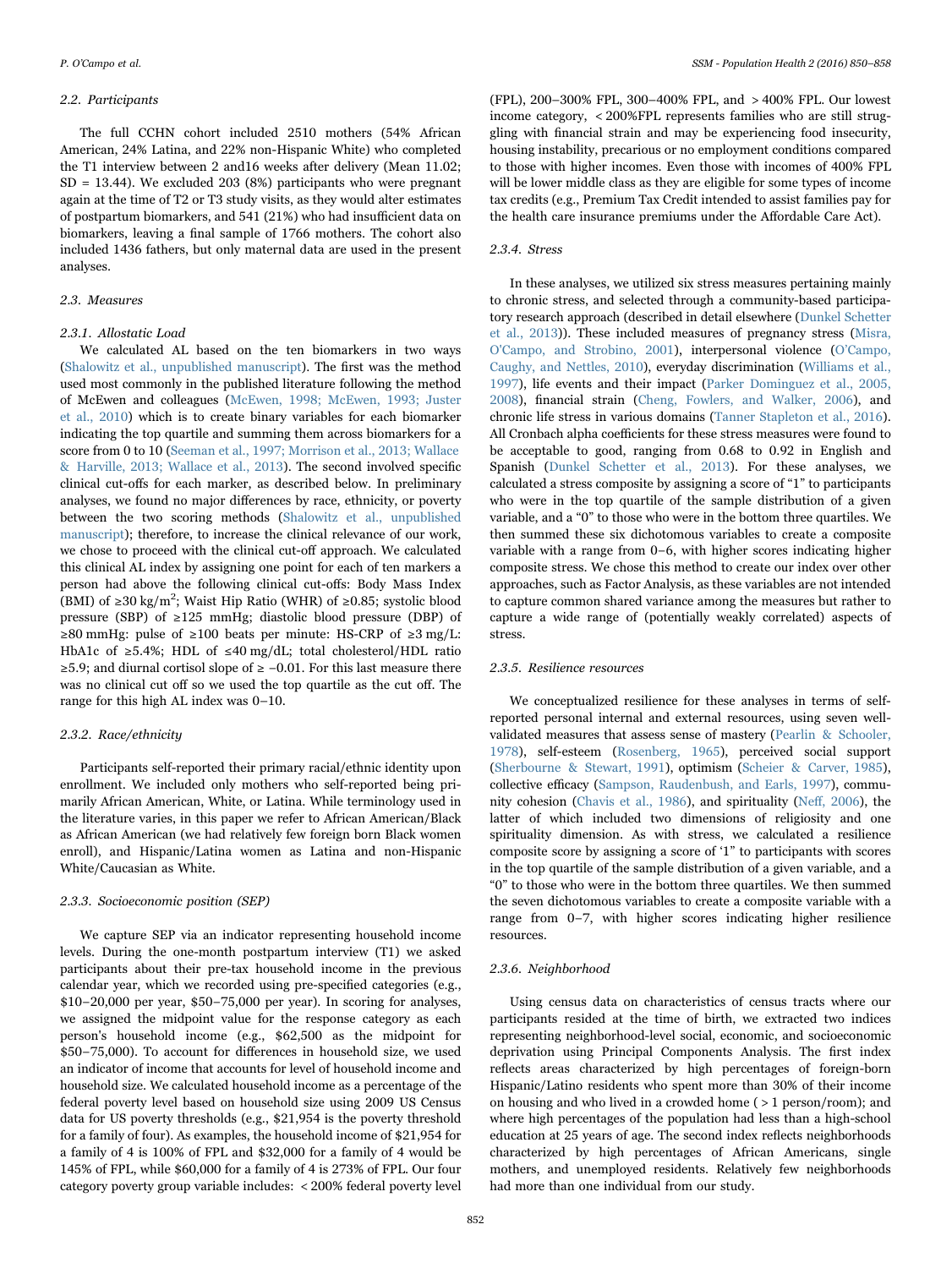#### 3. Data analysis strategy

We used multiple imputation procedures to impute missing values because of large losses to follow-up and to avoid mischaracterization of participants' trajectories. Using IVEware we generated ten imputations through chained equations procedures ([Graham, Olchowski, and](#page-7-32) [Gilreath, 2007; He, 2010; Ragunathan et al., 2001; Rubin, 1987;](#page-7-32) [Spratt et al., 2010](#page-7-32)). Those who were lost to follow up by 12 months postpartum did not differ by race/ethnicity, relationship status, per capita household income or years of education from those in this sample. However, women who were lost were more likely to be older, though very slightly, or from Los Angeles compared to those who were successfully followed. All these variables, along with others, were included in the imputation models.

After imputation for missing data, we conducted descriptive analyses and examined variable distributions. We then employed a series of multiple regression models predicting T3 (12 month) clinical allostatic load. The initial model included two dummy-coded variables for race/ethnicity, with Non-Hispanic Whites serving as the referent group. We added additional variables to subsequent multivariate models to determine whether and to what extent poverty, stress, resilience, neighborhood factors, and/or diagnosed medical conditions explained differences in high allostatic load among the racial/ethnic groups. As we added each set of variables (e.g., poverty, stress, neighbourhood indices) to subsequent regression models, we calculated the percent reduction in regression estimates for race/ethnicity. However, this was not a formal statistical test of mediation ([MacKinnon, Fairchild, and Fritz, 2007](#page-7-33)) nor did we conceptualize these variables, for the purposes of this study, as being in the pathway between race/ethnicity and AL. For all regression analyses, we averaged results across the ten imputed data sets and adjusted the standard errors using the MI estimate procedure in Stata 13.

#### 4. Results

Most (57.7%) mothers reported household incomes under 200% of the official poverty level [\(Table 1](#page-4-0)). Nearly two-thirds were cohabitating or married to the index child's father (63%). Mean years of education was 13. Across the racial/ethnic groups, Latinas had a significantly higher proportion of incomes less than 200% FPL (71%) and significantly fewer years of schooling (on average, 11 years). African American women had significantly higher rates of non-cohabitation or not being married (57%), as shown in [Table 1.](#page-4-0)

[Table 2](#page-4-1) presents bivariate associations between key variables and the clinical AL index at one year after delivery. There were statistically significant associations at the  $P < 0.05$  level for race (African American versus combined White and Latina) and for ethnicity (Latina versus African American and White), as well as with the percent poverty level variable (between lowest levels and 300−400% FPL and > 400% FPL), with stress, resilience resources, and Neighborhood Index 2. All associations were in the expected directions. Minority women, poorer women, and women with higher stress and lower resilience resources had higher AL, as did those living in neighborhoods with higher concentrations of single heads of household, unemployment, and African Americans (Neighborhood Index 2) ([Table 2,](#page-4-1) left half). Standardized coefficients and the inter-quartile range of the coefficients obtained from the 10 multiply imputed samples, for the same associations are presented in the right half of [Table 2](#page-4-1) illustrate the relative strength of association of each variable. Thus, African American race, Neighborhood Index 2 and Stress had the strongest associations with AL [\(Table 2](#page-4-1), right half).

To determine whether economic, psychological, and neighborhood indices explain excess risk by race/ethnicity in high AL, we fit a series of linear regression models, with results displayed in [Tables 3 and 4.](#page-5-0) We focused on the proportion of excess risk in high AL by race/ ethnicity that was explained as we adjusted for each of the different

economic, psychological and medical variables. That is, we looked at changes in the estimates for the relationship between race/ethnicity and AL as we fit models with increasing numbers of adjustment variables. The betas for Latinas and African Americans were attenuated by 40% and 22.5%, respectively, after adding poverty group to the models (Model 2), yet even with this adjustment race/ethnicity remained significant at the  $P < 0.05$  level. Adding the stress composite and resilience resources variables (Models 3 and 4) did not change the betas for race/ethnicity by much. The largest change in the race/ ethnicity betas was with the addition of resilience resources for Latinas, with a 6% attenuation in the beta from Model 2 ( $P = 0.06$ ). Upon the addition of the two Neighborhood variables (Models 5 and 6), the beta for African American race was attenuated by 18% over what we say in Model 2 (see Model 6). Next we wanted to test the possibility that there was an interaction effect between the stress composite and resilience resources variables. When we added this interaction term to the model (Model 7), the beta for Latinas changed by 6% over that seen in Model 2.

It is possible that postpartum AL is both a reflection of cumulative stress and also to pregnancy related conditions ([Morrison et al., 2013\)](#page-7-34). Therefore, we fit one final model to adjust our models on race/ethnicity differences in AL for recent pregnancy medical conditions and birth outcome. We are cautious in interpreting this model as it is possible that these complications in pregnancy are instead a consequence of pre-pregnancy AL levels ([Hux & Roberts, 2015](#page-7-35)). We fit Model 9 with adjustments for the most prevalent and likely confounders in this category of factors: gestational diabetes, pregnancy hypertension, and preeclampsia in the mother, and preterm birth and low birth weight of the index child. The beta for African Americans in Model 9 was further attenuated by 10% over what was observed in the model with all our variables present (Model 8) to 0.44, and the beta for Latinas changed very little.

In sum, based on the models we fit, the poverty, social, health, stress, resilience resources, and neighborhood variables explained about 36% of the variance for the beta for African American race and 42% for Latina ethnicity over unadjusted models; most of the variance was explained by household poverty classification (all of the reduction of variance for the Latina beta).

#### 5. Discussion

We hypothesized that inequalities by race/ethnicity among African American and Latina as compared to White women in AL, would be explained (i.e., coefficients attenuated) by economic, stress, and resilience assessed at the individual level and neighborhood deprivation assessed at the community level. We found that poverty group accounted for the majority of the attenuation of the betas for race/ ethnicity; when we entered poverty levels into the models, there was a 40% reduction for the African American coefficient and a 25% reduction for the Latina coefficient. Our findings strongly support prior research suggesting that it is important to simultaneously consider income levels together with race or ethnicity when studying health inequalities [\(Braveman, 2008; Williams et al., 1997\)](#page-7-10).

Based on the considerable literature arguing that health inequalities are strongly socially determined ([Pearlin, 1998\)](#page-7-36), we also hypothesized that stress and resilience resources composite variables would partially explain the race/ethnicity inequity in AL. The robust measures of individual-level stressors and resilience resources included well-established indicators of these complex constructs, including experiences of discrimination, life events, chronic stress, collective efficacy, perceived social support, and mastery. Although stress and resilience resource composites were independently associated with AL, when added to the models these factors further attenuated the race/ethnicity betas by only 3% to 6%. As expected, stress and resilience resources were strongly associated with economic position (those with low family incomes had higher stress and lower resilience resources), which may have resulted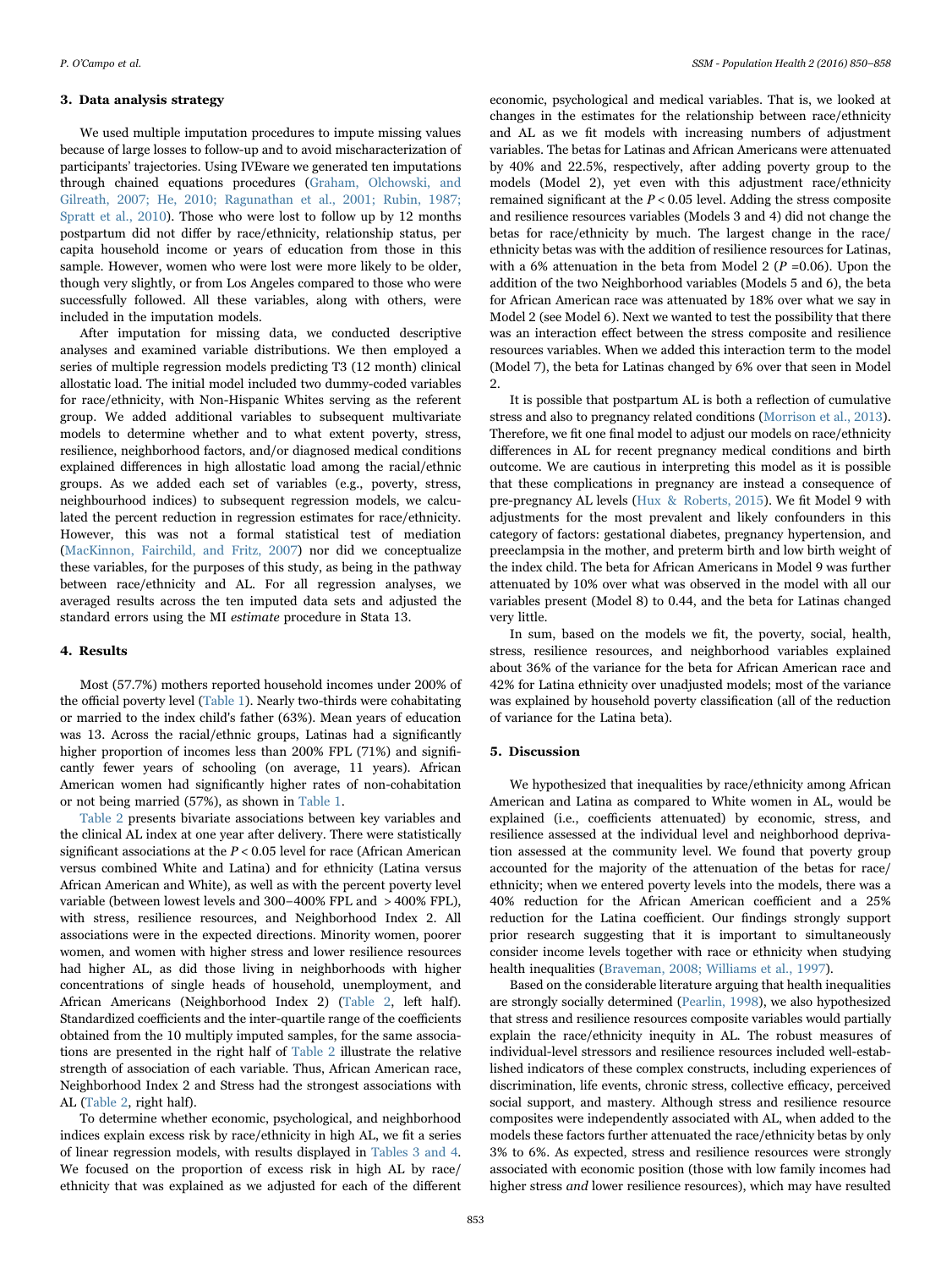#### <span id="page-4-0"></span>Table 1

Demographic and socioeconomic characteristics and descriptive statistics for the US Multisite Child Community Health Network (CCHN) Study 2008−2012. Total sample and for each race/ethnicity (n=1766).

|                             | Race/Ethnicity                  |          |                    |          |                       |          |        | Test of Group Difference |                  |  |
|-----------------------------|---------------------------------|----------|--------------------|----------|-----------------------|----------|--------|--------------------------|------------------|--|
|                             | African Americans ( $n = 942$ ) |          | Whites $(n = 402)$ |          | Latinas ( $n = 422$ ) |          |        |                          |                  |  |
| Categorical variable        | n                               | (%)      | n                  | (%)      | n                     | (%)      | $x^2$  | df                       | p                |  |
| Poverty group               |                                 |          |                    |          |                       |          | 240.87 | 8                        | < .0001          |  |
| $< 200\%$ FPL               | 594                             | (63.1)   | 125                | (31.1)   | 300                   | (71.1)   |        |                          |                  |  |
| 200-300% FPL                | 115                             | (12.2)   | 50                 | (12.4)   | 41                    | (9.7)    |        |                          |                  |  |
| 300-400% FPL                | 83                              | (8.8)    | 60                 | (14.9)   | 27                    | (6.4)    |        |                          |                  |  |
| $>400\%$ FPL                | 112                             | (11.9)   | 157                | (39.1)   | 32                    | (7.6)    |        |                          |                  |  |
| Missing                     | 38                              | (4.0)    | 10                 | (2.5)    | 22                    | (5.2)    |        |                          |                  |  |
| <b>Relationship Status</b>  |                                 |          |                    |          |                       |          | 531.51 | 6                        | < .0001          |  |
| Not Married or Cohabitating | 539                             | (57.2)   | 54                 | (13.4)   | 67                    | (15.9)   |        |                          |                  |  |
| Cohabitating, Not Married   | 265                             | (28.1)   | 68                 | (16.9)   | 176                   | (41.7)   |        |                          |                  |  |
| Married                     | 134                             | (14.2)   | 280                | (69.7)   | 179                   | (42.4)   |        |                          |                  |  |
| Missing                     | $\overline{4}$                  | (0.4)    | $\mathbf{0}$       | (0.0)    | $\mathbf{0}$          | (0.0)    |        |                          |                  |  |
| Site                        |                                 |          |                    |          |                       |          | 669.08 | 8                        | < .0001          |  |
| Baltimore                   | 324                             | (34.4)   | 81                 | (20.2)   | 0                     | (0.0)    |        |                          |                  |  |
| Lake County, IL             | 66                              | (7.0)    | 149                | (37.1)   | 217                   | (51.4)   |        |                          |                  |  |
| Los Angeles County          | 69                              | (7.3)    | 60                 | (14.9)   | 114                   | (27.0)   |        |                          |                  |  |
| Eastern North Carolina      | 223                             | (23.7)   | 95                 | (23.6)   | $\overline{4}$        | (1.0)    |        |                          |                  |  |
| Washington, DC              | 260                             | (27.6)   | 17                 | (4.2)    | 87                    | (20.6)   |        |                          |                  |  |
| Continuous variable         | M                               | (SD)     | M                  | (SD)     | M                     | (SD)     | F      | df                       | $\boldsymbol{p}$ |  |
| Per capita household income | 10,733                          | (12,067) | 26,954             | (37,271) | 9686                  | (13,205) | 94.67  | 2, 1702                  | < .0001          |  |
| Education (years)           | 12.81                           | (2.16)   | 15.42              | (3.06)   | 11.05                 | (2.96)   | 298.31 | 2, 1763                  | < .0001          |  |
| Age                         | 24.336                          | (5.09)   | 29.77              | (5.98)   | 25.87                 | (5.28)   | 145.62 | 2, 1763                  | < .0001          |  |
| T3 Clinical Allostatic Load | 4.65                            | (1.62)   | 3.86               | (1.45)   | 4.57                  | (1.66)   | 36.01  | 2, 1763                  | < .0001          |  |
| Stress composite            | 2.03                            | (1.66)   | 1.50               | (1.53)   | 1.64                  | (1.51)   | 18.4   | 2, 1763                  | < .0001          |  |
| Resilience composite        | 1.85                            | (1.61)   | 2.24               | (1.70)   | 1.44                  | (1.33)   | 26.72  | 2, 1763                  | < 0.001          |  |
| Neighborhood Index 1        | $-0.28$                         | (0.60)   | $-0.50$            | (0.54)   | 0.63                  | (0.99)   | 321.68 | 2, 1763                  | < .0001          |  |
| Neighborhood Index 2        | 0.84                            | (1.05)   | $-0.58$            | (0.67)   | $-0.25$               | (0.67)   | 445.09 | 2, 1763                  | < .0001          |  |

#### <span id="page-4-1"></span>Table 2

Bivariate associations between study variables and T3 Allostatic Load for the US Multisite Child Community Health Network (CCHN) study for testing the economic, psychological and neighborhood explanations of racial disparities in clinical Allostatic Load (AL) 2008−2012 (n=1766).

|                                                    | Unstandardized<br>coefficients and 95%<br>СI |                                       | Standardized coefficients and inter-<br>quartile range (IQR) derived from 10<br>multiply imputed samples |              |  |              |  |
|----------------------------------------------------|----------------------------------------------|---------------------------------------|----------------------------------------------------------------------------------------------------------|--------------|--|--------------|--|
|                                                    |                                              |                                       | β                                                                                                        |              |  |              |  |
| Variable                                           | Coef.                                        | 95% CI                                | Median                                                                                                   | IOR          |  |              |  |
| Race/ethnicity<br>African<br>American<br>Latina    | $0.80^{10}$<br>$0.53***$                     | (0.54,<br>1.02)<br>(0.24,<br>(0.83)   | 0.25<br>0.14                                                                                             | 0.24<br>0.12 |  | 0.26<br>0.16 |  |
| Poverty<br>Categories<br>200-300% FPL              | $-0.10$                                      | $(-0.40,$<br>(0.19)                   | $-0.02$                                                                                                  | $-0.03$      |  | $-0.01$      |  |
| 300-400% FPL                                       | $-0.39$ <sup>*</sup>                         | $(-0.70,$<br>$-0.08$                  | $-0.07$                                                                                                  | $-0.08$      |  | $-0.07$      |  |
| > 400% FPL                                         | $-0.69$ ***                                  | $(-0.96,$<br>$-0.43)$                 | $-0.17$                                                                                                  | $-0.18$      |  | $-0.15$      |  |
| <b>Stress</b>                                      | $0.11***$                                    | (0.05,<br>0.16)                       | 0.11                                                                                                     | 0.10         |  | 0.12         |  |
| Resilience                                         | $-0.09$ **                                   | $(-0.14,$<br>$-0.03$ )                | $-0.09$                                                                                                  | 0.10         |  | $-0.08$      |  |
| Neighborhood<br>Index 1<br>Neighborhood<br>Index 2 | 0.07<br>$0.22$ **                            | $(-0.05,$<br>0.19)<br>(0.13,<br>0.32) | 0.03<br>0.15                                                                                             | 0.03<br>0.14 |  | 0.04<br>0.17 |  |
|                                                    |                                              |                                       |                                                                                                          |              |  |              |  |

Abbreviations: CI, confidence interval; IQR, interquartile range; FPL, Federal Poverty Level

 $p < .001$ .

in the stress and resilience resource composites having smaller independent effects in explaining the inequalities when added to the models after economic group.

We formulated two composite neighborhood variables that further explained the race/ethnicity inequity; race/ethnicity coefficients were attenuated by between about 20 to 40% when we added these variables to the models adjusted for household income. In particular, the one neighborhood index which captured neighborhoods characterized by high percentages of single-parent households, unemployment, and African American residents, explained a large portion of the inequalities in AL, and this was above and beyond the race or ethnicity and poverty group of the mother, and her self-reported stress and resilience levels.

Contrary to what we expected, the comprehensive stress composite and resilience resources, and a term representing their interaction, failed to further explain AL race/ethnicity inequalities after accounting for poverty group. Moreover, after accounting for poverty group, only the stress composite was associated with levels of AL in our sample. This suggests that experiences of stress and availability of resources are determined, in part, by socioeconomic position and has implications for the importance of considering both in future studies of AL.

This study has limitations. It is possible that we are missing information on key determinants of postpartum AL such as a prepregnancy history of cardiovascular disease or pre-pregnancy chronic disease. As we enrolled women postpartum and the focus of our analyses are on the postpartum period, we were unable to account for prior health conditions. Also, in our main analysis, we did not model any of our covariates as mediators. Yet, it is plausible that variables such as stress and resilience could be in the pathway between race/ethnicity and AL. We ran additional models, using approaches that correctly account for mediation [\(Richiardi et al., 2013\)](#page-7-37), and found neither stress nor resilience mediated the relationship between race/ ethnicity and AL. Constraints on participant time and funding limited the assessments we could make. For example, our measure of poverty

 $\int_{0}^{x} p < 0.05;$ 

 $p < 0.01$ ;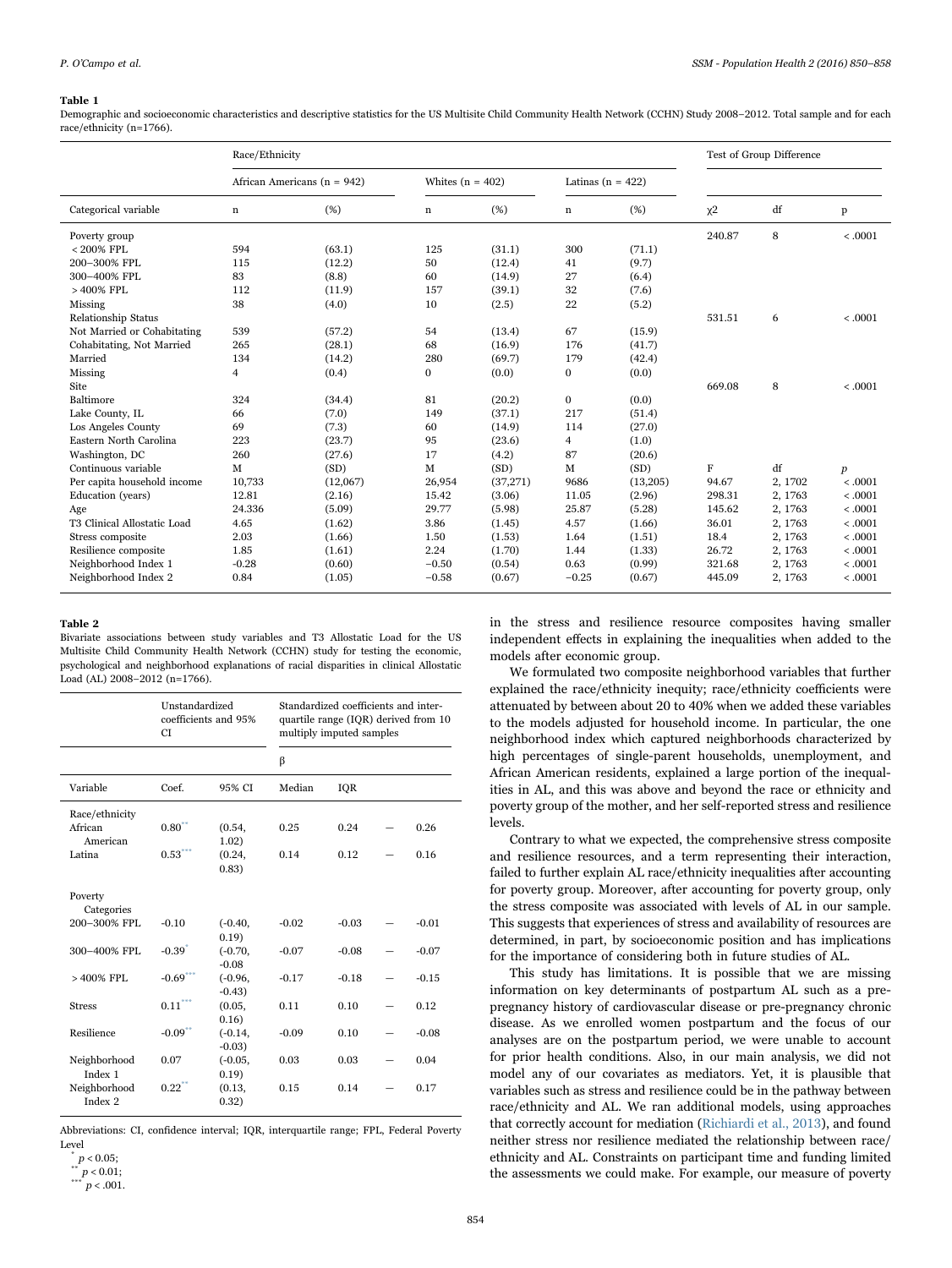#### <span id="page-5-0"></span>Table 3

Regression analyses for the US Multisite Child Community Health Network (CCHN) study tor testing the economic, psychological and neighborhood explanations of racial disparities in clinical Allostatic Load (AL), Data Collected 2008−2012, Models 1−4.

|                                                                         | Model 1                            |                              | Model 2                                      |                                                        | Model 3                                      |                                                        | Model 4                           |                                                        |
|-------------------------------------------------------------------------|------------------------------------|------------------------------|----------------------------------------------|--------------------------------------------------------|----------------------------------------------|--------------------------------------------------------|-----------------------------------|--------------------------------------------------------|
|                                                                         | Coef                               | 95% CI                       | Coef                                         | (SE)                                                   | Coef                                         | 95% CI                                                 | Coef                              | 95% CI                                                 |
| Constant                                                                | $3.89$ <sup>***</sup>              | (3.71, 4.06)                 | $4.14***$                                    | (3.93, 4.35)                                           | $4.14***$                                    | (3.93, 4.35)                                           | $4.14***$                         | (3.93, 4.35)                                           |
| Race/Ethnicity<br>African American<br>Latina                            | $0.80$ <sup>***</sup><br>$0.53***$ | (0.58, 1.02)<br>(0.24, 0.83) | $0.62$ <sup>***</sup><br>$0.32$ <sup>*</sup> | (0.40, 0.84)<br>(0.02, 0.63)                           | $0.60$ ***<br>0.33                           | (0.38, 0.82)<br>(0.02, 0.64)                           | $0.61$ ***<br>0.30                | (0.40, 0.83)<br>$(-0.02, 0.61)$                        |
| <b>Poverty Category</b><br>200-300% FPL<br>300-400% FPL<br>$>400\%$ FPL |                                    |                              | $-0.06$<br>$-0.29$<br>$-0.49$ <sup>***</sup> | $(-0.35, 0.24)$<br>$(-0.59, 0.01)$<br>$(-0.77, -0.22)$ | $-0.04$<br>$-0.25$<br>$-0.45$ <sup>***</sup> | $(-0.33, 0.26)$<br>$(-0.56, 0.06)$<br>$(-0.72, -0.18)$ | $-0.04$<br>$-0.26$<br>$-0.45$ *** | $(-0.34, 0.25)$<br>$(-0.57, 0.04)$<br>$(-0.72, -0.18)$ |
| Psychological Factors<br><b>Stress</b><br>Resilience                    |                                    |                              |                                              |                                                        | 0.06"                                        | (0.01, 0.12)                                           | $-0.05$                           | $(-0.11, 0.01)$                                        |

Abbreviations: CI, confidence interval; FPL, Federal Poverty Level\*\*p < 0.01;

 $p < 0.05$ ;  $p < .001.$ 

group incompletely captured economic resources since measures that include assets and debt have been found to be more accurate predictors of health inequalities by race than income or poverty status alone ([Braveman, 2008; O](#page-7-10)'Campo et al., 1997). We also did not account in these analyses for employment (e.g. job titles, occupational status), or other indicators of socioeconomic position that may further explain the inequalities as this information was not in our surveys. Also, budget

constraints prevented us from collecting primary data on neighborhood stressors identified by our community partners as being important to postpartum stress, including pollution, crime and safety, public transportation, social disorder, housing affordability, child care availability, employment opportunities, and community resources. Many of these will be correlated with the variables we did include in our Neighborhood Indices. Yet, had this information been available we

#### Table 4

Regression analyses for the US Multisite Child Community Health Network (CCHN) study tor testing the economic, psychological and neighborhood explanations of racial inequities in clinical Allostatic Load (AL), Data Collected 2008−2012, Models 5−8.

|                                                                                                                                         | Model 5                          |                                                 | Model 6                          |                                                 | Model 7                          |                                                 | Model 8                          |                                                 | Model 9                                             |                                                                           |
|-----------------------------------------------------------------------------------------------------------------------------------------|----------------------------------|-------------------------------------------------|----------------------------------|-------------------------------------------------|----------------------------------|-------------------------------------------------|----------------------------------|-------------------------------------------------|-----------------------------------------------------|---------------------------------------------------------------------------|
|                                                                                                                                         | b                                | 95% CI                                          | b                                | 95% CI                                          | b                                | 95% CI                                          | b                                | 95% CI                                          | $\mathbf b$                                         | 95% CI                                                                    |
| Constant                                                                                                                                | $4.14***$                        | 3.93, 4.36                                      | $4.17***$                        | 3.96,4.39                                       | $4.16***$                        | 3.95,4.38                                       | $4.10***$                        | 3.87,4.32                                       | $4.13***$                                           | 3.89, 4.37                                                                |
| Race/Ethnicity<br>African American<br>Latina                                                                                            | $0.62$ ***<br>0.32               | 0.40, 0.84<br>0.00, 0.64                        | $0.51***$<br>$0.31$ <sup>*</sup> | 0.27,0.76<br>0.00,0.62                          | $0.50^{\ast\ast\ast}$<br>0.31    | 0.26,0.74<br>$-0.02, 0.63$                      | $0.45***$<br>0.32                | 0.21,0.69<br>0.00,0.64                          | $0.44$ ***<br>0.31                                  | 0.20,0.68<br>0.00,0.62                                                    |
| Poverty category<br>200-300% FPL<br>300-400% FPL<br>> 400% FPL                                                                          | $-0.05$<br>$-0.29$<br>$-0.49***$ | $-0.35, 0.24$<br>$-0.59, 0.22$<br>$-0.76,-0.22$ | $-0.04$<br>$-0.27$<br>$-0.46$    | $-0.34, 0.25$<br>$-0.57, 0.03$<br>$-0.74,-0.18$ | $-0.02$<br>$-0.22$<br>$-0.40$ ** | $-0.32, 0.28$<br>$-0.52, 0.08$<br>$-0.67, 0.13$ | $-0.02$<br>$-0.21$<br>$-0.37$ ** | $-0.31, 0.27$<br>$-0.51, 0.10$<br>$-0.65,-0.10$ | $-0.02$<br>$-0.21$<br>$-0.36$                       | $-0.31, 0.27$<br>$-0.50, 0.08$<br>$-0.63,-0.09$                           |
| <b>Psychological Factors</b><br><b>Stress</b><br>Resilience<br><b>Stress x Reslience</b>                                                |                                  |                                                 |                                  |                                                 | $0.05^*$<br>$-0.03$<br>0.03      | 0.00, 0.11<br>$-0.09, 0.03$<br>$-0.01, 0.07$    | 0.05<br>$-0.03$<br>0.03          | $-0.01, 0.10$<br>$-0.09, 0.03$<br>$-0.01, 0.07$ | $0.06^*$<br>$-0.02$<br>0.03                         | 0.00,0.12<br>$-0.08, 0.04$<br>$-0.01, 0.07$                               |
| Neighborhood Factors<br>Neighborhood Index 1 <sup>ª</sup><br>Neighborhood Index 2 <sup>b</sup>                                          | 0.00                             | $-0.12, 0.13$                                   | 0.08                             | $-0.03, 0.19$                                   |                                  |                                                 | $-0.01$<br>0.09                  | $-0.14, 0.11$<br>$-0.02, 0.20$                  | $-0.01$<br>0.09                                     | $-0.14, 0.11$<br>$-0.02, 0.20$                                            |
| <b>Medical Conditions</b><br><b>Gestational Diabetes</b><br>Pregnancy Hypertension<br>Preeclampsia<br>Preterm Birth<br>Low Birth Weight |                                  |                                                 |                                  |                                                 |                                  |                                                 |                                  |                                                 | 0.64<br>0.47<br>$0.42^{\degree}$<br>$-0.15$<br>0.11 | 0.10,1.18<br>$-0.08, 1.01$<br>0.05,0.79<br>$-0.59, 0.29$<br>$-0.37, 0.59$ |

Abbreviations: CI, confidence interval; FPL, Federal Poverty Level

<sup>a</sup> Neighborhood Index 1 reflects areas characterized by high proportions of residents who are foreign-born Latinos who spent more than 30% of household income on housing, live in housing with 1 person per room and a high rate of individuals 25 and older who do not have a high-school education.

<sup>b</sup> Neighborhood Index 2 reflects areas characterized by high proportions of residents who are African American, in single-parent households, and unemployed.

 $p < 0.05$ ;

\*\*  $p < 0.01$ ;

 $p < .001.$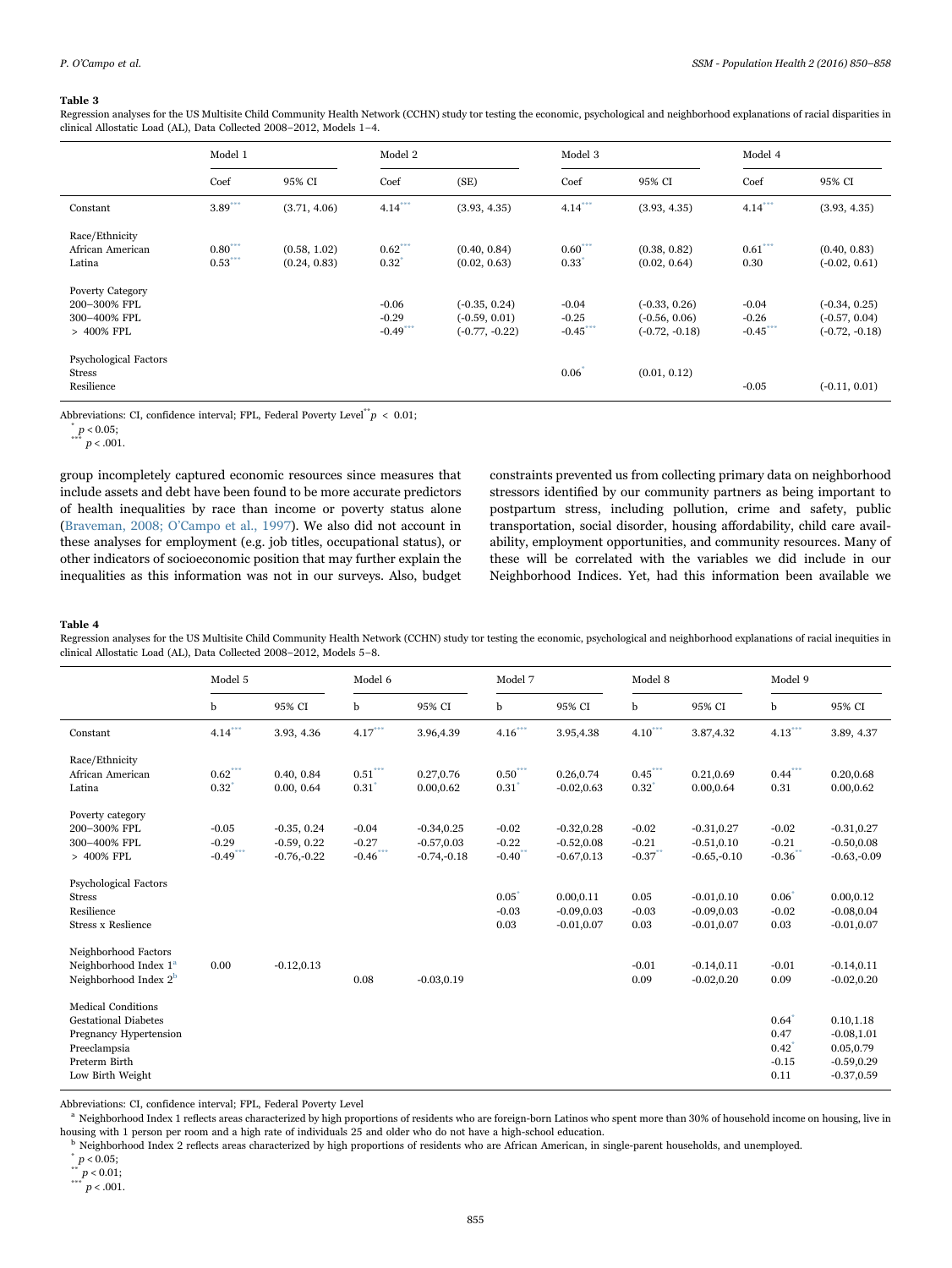might have been able to create unique indicators for rural, suburban and urban settings as the literature and a concept mapping activity across the five sites suggested that the importance of those stressors differed by type of setting [\(Schaefer-McDaniel et al., 2010;](#page-7-38) [Laraia et al.,](#page-7-39) [2006\)](#page-7-39). Unfortunately, these measures are unavailable through secondary data (e.g., census) but could be investigated in future research using neighborhood observational data [\(Schaefer-McDaniel et al., 2010\)](#page-7-38).

Despite these limitations, this is the most comprehensive, multilevel, longitudinal study of stress and women's health inequalities to date, unique in its careful assessment of multiple stressors and resilience resources [\(Dunkel Schetter et al., 2013](#page-7-18)), as well as the only study on postpartum health and allostatic load. We relied on strong participation from our cross-site community partners into many aspects of the study from selection of key constructs and measures to ensuring that the perspectives and desires of our respective diverse communities as to topics of and procedures of study were being represented [\(Ramey et al., 2015; Shalowitz et al., unpublished manu](#page-7-13)[script; Dunkel Schetter et al., 2013; O](#page-7-13)'Campo et al., 2016). Finally this study is unique in taking an inequalities approach in analyses by attempting to explain them, rather than only reporting on the magnitude of the disparities. CCHN's community and multidisciplinary scientists and practitioners are responsible for these innovations.

Once accounting for economic, psychological (stress and resilience), neighborhood, and medical condition variables, our models explained 45% of the inequalities between Whites and African Americans and 43% between non-Hispanic Whites and Latinas. There are various possibilities for why these variables did not fully explain AL inequalities between African American and Latinas as compared to Whites. One is that we did not examine other key social determinants of health such as housing affordability or employment and other factors mentioned above that often vary by race and ethnicity in the US. Increasingly studies using the life course perspective are documenting importance of adverse and traumatic childhood conditions which we also were not able to capture in our study [\(Gonzalez et al., 2009; Smith, Gotman, and](#page-7-40) [Yonkers, 2016; Slopen et al., 2015](#page-7-40)). A final and intriguing possibility is that we have yet to fully conceptualize the sources of these inequalities and that cultural, socioeconomic, psychosocial, and structural factors that underlie them are elusive. This work suggests that all low income mothers are at risk in the postpartum period for a subsequent pregnancy with adversities and for unhealthy aging. Past research has identified several strategies to reduce poverty including raising the minimum wage, expanding the Earned Income Tax Credit, promoting pay equity policies or even a universal unified child credit. These strategies have been identified as helping to close the race disparities in outcomes during the childbearing year ([Lu et al., 2010](#page-8-0)). Future work can further explore what can be done to understand and start early in the life course to eradicate effects of poverty on poor health among ethnic and racial groups given their persistence and the health inequalities involved.

#### Acknowledgements

This paper is designated a Core Paper of the Child Community Health Network (CCHN) because it reflects major ideas and work considered central to our network. Accordingly, the last designated author is the network itself, preceded by the names of those on the writing team who directly prepared this paper, listed in the order that the team judged as best reflecting their relative contributions. The CCHN is supported through cooperative agreements with the Eunice Kennedy Shriver National Institute of Child Health and Human Development (U HD44207, U HD44219, U HD44226, U HD44245, U HD44253, U HD54791, U HD54019, U HD44226-05S1, U HD44245-06S1, R03 HD59584) and the National Institute for Nursing Research (U NR008929). Members of each site are listed below. Baltimore, MD: Baltimore City Healthy Start, Johns Hopkins University. Community PI: M. Vance Academic PI: C. S. Minkovitz; Co-

Invs: P. O'Campo, P. Schafer. Project Coordinators: N. Sankofa, K. Walton Lake County, IL: Lake County Health Department and Community Health Center, the North Shore University Health System Community PI: K. Wagenaar; Academic PI: M. Shalowitz; Co-Invs: E. Adam, G. Duncan\*, A. Schoua-Glusberg, C. McKinney, T. McDade, C. Simon; Project Coordinator: E. Clark-Kauffman Los Angeles, CA: Healthy African American Families, Cedars-Sinai Medical Center, University of California, Los Angeles Community PI: L. Jones; Academic PI: C. Hobel; Co-PIs: C. Dunkel Schetter, M. C. Lu; Co-I: B. Chung; Project Coordinators: F. Jones, D. Serafin, D. Young North Carolina: East Carolina University, NC Division of Public Health, NC Eastern Baby Love Plus Consortium, University of North Carolina, Chapel Hill Community PIs: S. Evans, J. Ruffin, R. Woolard; Academic PI: J. Thorp; Co-Is J. DeClerque, C. Dolbier, C. Lorenz; Project Coordinators L. S. Sahadeo, K. Salisbury Washington, DC: Virginia Tech Carilion Research Institute, Virginia Tech, Washington Hospital Center, Developing Families Center Community PI: L. Patchen; Academic PI: S. L. Ramey; Academic Co-PI R.Gaines Lanzi; Co-Invs: L. V. Klerman, M. Miodovnik, C. T. Ramey, L. Randolph; Project Coordinator: N. Timraz; Community Coordinator: R. German. Data Coordination and Analysis Center DCAC (Pennsylvania State University) PI: V. M. Chinchilli Co-Invs: R, Belue, G. Brown Faulkner\*, M, Hillemeier, I. Paul, M. L. Shaffer; Project Coordinator: G. Snyder; Biostatisticians: E. Lehman, C. Stetter; Data Managers: J. Schmidt, K. Cerullo, S. Whisler; Programmers: J. Fisher, J, Boyer, M. Payton NIH Program Scientists: V. J. Evans and T. N.K. Raju, Eunice Kennedy Shriver National Institute of Child Health and Human Development; L. Weglicki, National Institute of Nursing Research, Program Officers: M. Spittel\* and M. Willinger, NICHD; Y. Bryan\*, NINR. Steering Committee Chairs: M. Phillippe (University of Vermont) and E. Fuentes-Afflick\* (University of California – San Francisco School of Medicine) \*Indicates those who participated in only the planning phase of the CCHN.

#### References

- <span id="page-6-0"></span>Craft, N. (1997). Women'[s health. The childbearing years and after.](http://refhub.elsevier.com/S2352-16)30125-sbref1) BMJ, 315(7118), 1301–[1304](http://refhub.elsevier.com/S2352-16)30125-sbref1).
- [Atrash, H., Jack, B. W., & Johnson, K. \(2008\). Preconception care: A 2008 update.](http://refhub.elsevier.com/S2352-16)30125-sbref2) [Current Opinions in Obstetrics and Gynecology](http://refhub.elsevier.com/S2352-16)30125-sbref2), 20(6), 581–589.
- <span id="page-6-1"></span>[Morton, P. M., S. Mustillo, A., & Feraro, K. F. \(2014\). Does childhood misfortune raise](http://refhub.elsevier.com/S2352-16)30125-sbref3) [the risk of acute myocardial infaction in adulthood?](http://refhub.elsevier.com/S2352-16)30125-sbref3) Social Science Medicine, 104, 103–[141](http://refhub.elsevier.com/S2352-16)30125-sbref3).
- [Vasunilashorn, S., & Martinson, M. L. \(2013\). Weight status in adolescence is associated](http://refhub.elsevier.com/S2352-16)30125-sbref4) [with later life functional limitations.](http://refhub.elsevier.com/S2352-16)30125-sbref4) Journal of Aging and Health, 25(5), 758–775.
- <span id="page-6-3"></span>[Davis, E. M., Stange, K. C., & Horwitz, R. I. \(2012\). Childbearing, stress and obesity](http://refhub.elsevier.com/S2352-16)30125-sbref5) [disparities in women: A public health perspective.](http://refhub.elsevier.com/S2352-16)30125-sbref5) Maternal and Child Health Journal[, 16\(1\), 109](http://refhub.elsevier.com/S2352-16)30125-sbref5)–118.
- [Perng, W. et al. \(2015\). Preterm birth and long-term maternal cardiovascular health.](http://refhub.elsevier.com/S2352-16)30125-sbref6) [Annals of Epidemiology](http://refhub.elsevier.com/S2352-16)30125-sbref6), 25(1), 40–45.
- [McClure, C. K. et al. \(2013\). Associations between gestational weight gain and BMI,](http://refhub.elsevier.com/S2352-16)30125-sbref7) [abdominal adiposity, and traditional measures of cardiometabolic risk in mothers 8 y](http://refhub.elsevier.com/S2352-16)30125-sbref7) postpartum. [American Journal of Clinical Nutrition](http://refhub.elsevier.com/S2352-16)30125-sbref7), 98(5), 1218–1225.
- <span id="page-6-2"></span>[Meltzer-Brody, S., & Stuebe, A. \(2014\). The long-term psychiatric and medical prognosis](http://refhub.elsevier.com/S2352-16)30125-sbref8) of perinatal mental illness. [Best Practice & Research Clinical Obstetrics and](http://refhub.elsevier.com/S2352-16)30125-sbref8) [Gynaecology](http://refhub.elsevier.com/S2352-16)30125-sbref8), 28(1), 49–60.
- [Fahey, J. O., & Shenassa, E. \(2013\). Understanding and meeting the needs of women in](http://refhub.elsevier.com/S2352-16)30125-sbref9) [the postpartum period: The Perinatal Maternal Health Promotion Model.](http://refhub.elsevier.com/S2352-16)30125-sbref9) Journal of [Midwifery Womens Health](http://refhub.elsevier.com/S2352-16)30125-sbref9), 58(6), 613–621.
- <span id="page-6-5"></span>[Karlamangla, A. S., Singer B, H., & Seeman, T. E. \(2006\). Reduction in allostatic load in](http://refhub.elsevier.com/S2352-16)30125-sbref10) [older adults is associated with lower all-cause mortality risk: MacArthur studies of](http://refhub.elsevier.com/S2352-16)30125-sbref10) successful aging. [Psychosomatic Medicine](http://refhub.elsevier.com/S2352-16)30125-sbref10), 68(3), 500–507.
- <span id="page-6-6"></span>Wu, P. (2016). , et al., Pre-eclampsia is associated with a twofold increase in diabetes: a systematic review and meta-analysis. Diabetologia
- <span id="page-6-4"></span>[Glasheen, C. et al. \(2015\). Prevalence of serious psychological distress and mental health](http://refhub.elsevier.com/S2352-16)30125-sbref11) [treatment in a national sample of pregnant and postpartum women.](http://refhub.elsevier.com/S2352-16)30125-sbref11) Maternal and [Child Health Journal](http://refhub.elsevier.com/S2352-16)30125-sbref11), 19(1), 204–216.
- [DiBari, J. N. et al. \(2014\). Use of postpartum care: Predictors and barriers.](http://refhub.elsevier.com/S2352-16)30125-sbref12) Journal of Pregnancy[, 2014, 530769](http://refhub.elsevier.com/S2352-16)30125-sbref12).
- [Seplowitz, R. et al. \(2015\). Utilization of psychiatric services by postpartum women in a](http://refhub.elsevier.com/S2352-16)30125-sbref13) [predominantly minority, low-socioeconomic-status, urban population.](http://refhub.elsevier.com/S2352-16)30125-sbref13) Community [Mental Health Journal](http://refhub.elsevier.com/S2352-16)30125-sbref13), 51(3), 275–280.
- [Liu, C. H., & Tronick, E. \(2014\). Prevalence and predictors of maternal postpartum](http://refhub.elsevier.com/S2352-16)30125-sbref14) [depressed mood and anhedonia by race and ethnicity.](http://refhub.elsevier.com/S2352-16)30125-sbref14) Epidemiology Psychiatric Sciences, [23\(2\), 201](http://refhub.elsevier.com/S2352-16)30125-sbref14)–209.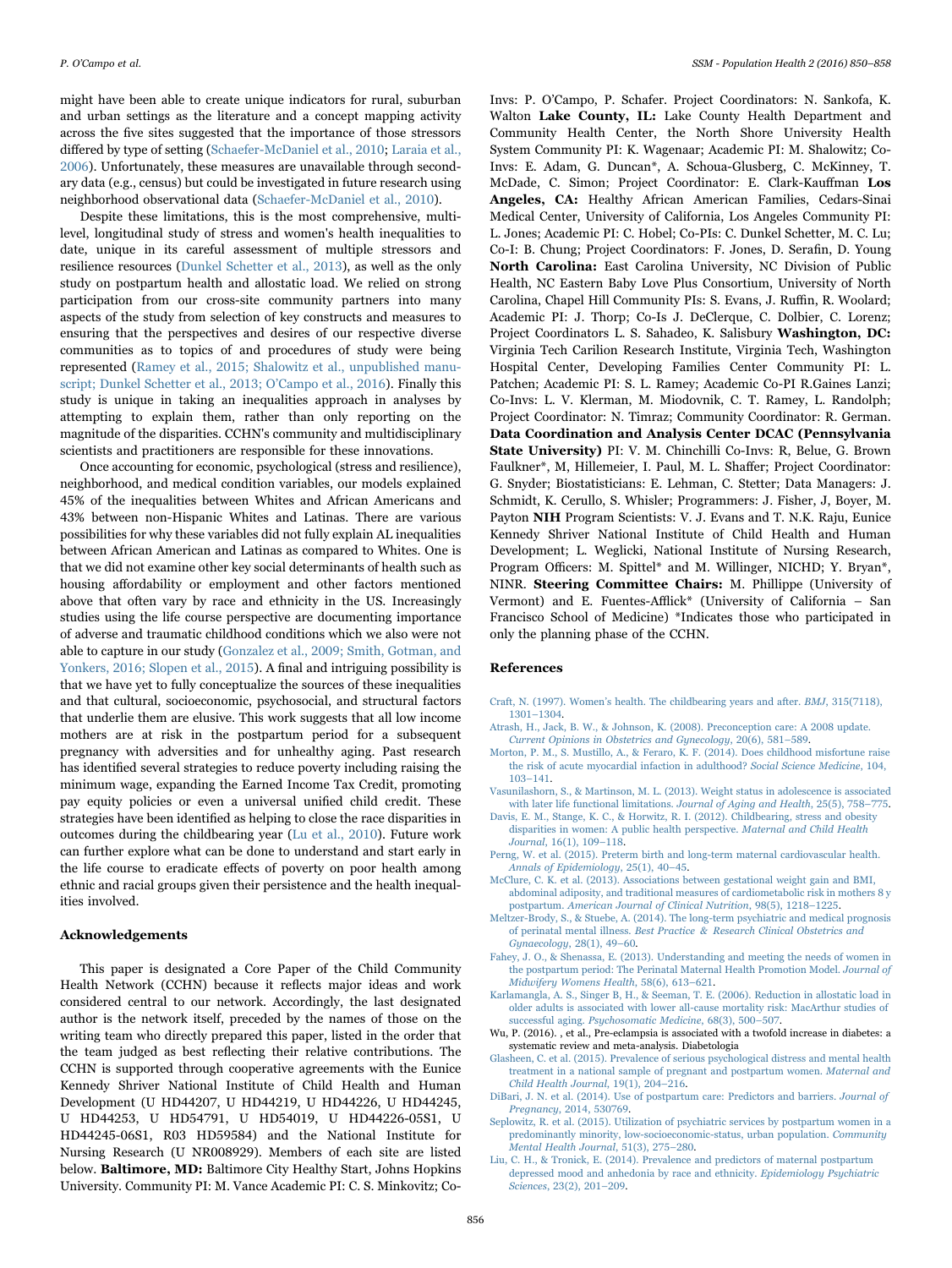- <span id="page-7-1"></span>[Phelan, A. L. et al. \(2015\). Psychosocial stress during](http://refhub.elsevier.com/S2352-16)30125-sbref15) first pregnancy predicts infant health outcomes in the first postnatal year. [Maternal and Child Health Journal](http://refhub.elsevier.com/S2352-16)30125-sbref15), [19\(12\), 2587](http://refhub.elsevier.com/S2352-16)30125-sbref15)–2597.
- <span id="page-7-0"></span>[Rosenthal, L. et al. \(2015\). Changes in experiences with discrimination across pregnancy](http://refhub.elsevier.com/S2352-16)30125-sbref16) and postpartum: Age diff[erences and consequences for mental health.](http://refhub.elsevier.com/S2352-16)30125-sbref16) American [Journal of Public Health](http://refhub.elsevier.com/S2352-16)30125-sbref16), 105(4), 686–693.
- [Hobel, C. J., Goldstein, A., & Barrett, E. S. \(2008\). Psychosocial stress and pregnancy](http://refhub.elsevier.com/S2352-16)30125-sbref17) outcome. [Clinical Obstetrics and Gynecology](http://refhub.elsevier.com/S2352-16)30125-sbref17), 51(2), 333–348.
- Dominguez, T. P. et al. (2008). Racial diff[erences in birth outcomes: The role of general,](http://refhub.elsevier.com/S2352-16)30125-sbref18) [pregnancy, and racism stress.](http://refhub.elsevier.com/S2352-16)30125-sbref18) Health Psychology, 27(2), 194–203.
- <span id="page-7-40"></span>[Gonzalez, A. et al. \(2009\). The relation between early life adversity, cortisol awakening](http://refhub.elsevier.com/S2352-16)30125-sbref19) [response and diurnal salivary cortisol levels in postpartum women.](http://refhub.elsevier.com/S2352-16)30125-sbref19) [Psychoneuroendocrinology](http://refhub.elsevier.com/S2352-16)30125-sbref19), 34(1), 76–86.
- <span id="page-7-2"></span>[McEwen, B. S. \(1998\). Protective and damaging e](http://refhub.elsevier.com/S2352-16)30125-sbref20)ffects of stress mediators. New England [Journal of Medicine](http://refhub.elsevier.com/S2352-16)30125-sbref20), 338(3), 171–179.
- [McEwen, B. S., & Stellar, E. \(1993\). Stress and the individual: Mechanisms leading to](http://refhub.elsevier.com/S2352-16)30125-sbref21) disease. [Archives of Internal Medicine](http://refhub.elsevier.com/S2352-16)30125-sbref21), 153(18), 2093–2101.
- <span id="page-7-3"></span>Singer, B. H., & Ryff[, C. D. \(1999\). Hierarchies of life histories and associated health](http://refhub.elsevier.com/S2352-16)30125-sbref22) risks. [Annals of the New York Academy of Sciences](http://refhub.elsevier.com/S2352-16)30125-sbref22), 896(1), 96–115.
- <span id="page-7-17"></span>[Seeman, T. E. et al. \(1997\). Price of adaptation](http://refhub.elsevier.com/S2352-16)30125-sbref23)—allostatic load and its health [consequences. MacArthur studies of successful aging.](http://refhub.elsevier.com/S2352-16)30125-sbref23) Archives of Internal Medicine, [29\(19\), 2259](http://refhub.elsevier.com/S2352-16)30125-sbref23)–2268.
- [Seeman, T. E. et al. \(2001\). Allostatic load as a marker of cumulative biological risk:](http://refhub.elsevier.com/S2352-16)30125-sbref24) MacArthur studies of successful aging. [Proceedings of the National Academy of](http://refhub.elsevier.com/S2352-16)30125-sbref24) Sciences[, 98\(8\), 4770](http://refhub.elsevier.com/S2352-16)30125-sbref24)–4775.
- [Seeman, T. E. et al. \(2004\). Cumulative biological risk and socio-economic di](http://refhub.elsevier.com/S2352-16)30125-sbref25)fferences in [mortality: MacArthur studies of successful aging.](http://refhub.elsevier.com/S2352-16)30125-sbref25) Social Science Medicine, 58(10), 1985–[1997](http://refhub.elsevier.com/S2352-16)30125-sbref25).
- [Gruenwald, T. et al. \(2006\). Combinations of biomarkers predictive of later life mortality.](http://refhub.elsevier.com/S2352-16)30125-sbref26) [Proceedings of the National Academy of Sciences of the United States of America](http://refhub.elsevier.com/S2352-16)30125-sbref26), [103\(38\), 14158](http://refhub.elsevier.com/S2352-16)30125-sbref26)–14163.
- <span id="page-7-4"></span>Mattei, [J. et al. \(2010\). Allostatic load is associated with chronic conditions in the Boston](http://refhub.elsevier.com/S2352-16)30125-sbref27) [Puerto Rican Health Study.](http://refhub.elsevier.com/S2352-16)30125-sbref27) Social Science Medicine, 70(12), 1988–1996.
- [Hwang, A. C. et al. \(2014\). Predicting all-cause and cause-speci](http://refhub.elsevier.com/S2352-16)30125-sbref28)fic mortality by static and [dynamic measurements of allostatic load: A 10-year population-based cohort study](http://refhub.elsevier.com/S2352-16)30125-sbref28) in Taiwan. [Journal of the American Medical Directors Association](http://refhub.elsevier.com/S2352-16)30125-sbref28), 15(7), 490–496.
- [Beckie, T. M. \(2012\). A systematic review of allostatic load, health and health disparities.](http://refhub.elsevier.com/S2352-16)30125-sbref29) [Biological Research for Nursing](http://refhub.elsevier.com/S2352-16)30125-sbref29), 14(4), 311–346.
- Geronimus, A. T. et al. (2006). "Weathering" [and age patterns of allostatic load scores](http://refhub.elsevier.com/S2352-16)30125-sbref30) [among blacks and whites in the United States.](http://refhub.elsevier.com/S2352-16)30125-sbref30) American Journal of Public Health, [96\(5\), 826](http://refhub.elsevier.com/S2352-16)30125-sbref30)–833.
- <span id="page-7-5"></span>[Juster, R., M. B.S, & Lupien, S. J. \(2010\). Allostatic load biomarkers of chronic stress and](http://refhub.elsevier.com/S2352-16)30125-sbref31) impact on health and cognition. [Neuroscience Biobehavioral Reviews](http://refhub.elsevier.com/S2352-16)30125-sbref31), 35(1), 2–16. [Brody, G. H. et al. \(2014\). Perceived discrimination among African American adolescents](http://refhub.elsevier.com/S2352-16)30125-sbref32)
- <span id="page-7-6"></span>[and allostatic load: A longitudinal analysis with bu](http://refhub.elsevier.com/S2352-16)30125-sbref32)ffering effects. Child Development, [85\(3\), 989](http://refhub.elsevier.com/S2352-16)30125-sbref32)–1002.
- <span id="page-7-7"></span>[Premji, S. \(2014\). Perinatal distress in women in low-and middle-income countries:](http://refhub.elsevier.com/S2352-16)30125-sbref33) [Allostatic Load as a framework to examine the e](http://refhub.elsevier.com/S2352-16)30125-sbref33)ffect of perinatal distress on preterm birth and infant health. [Maternal and Child Health Journal](http://refhub.elsevier.com/S2352-16)30125-sbref33), 2393–2407.
- [Shannon, M., King, T. L., & Kennedy, H. P. \(2007\). Allostasis: A theoretical framework](http://refhub.elsevier.com/S2352-16)30125-sbref34) [for understanding and evaluating perinatal health outcomes.](http://refhub.elsevier.com/S2352-16)30125-sbref34) Journal of Obstetric, [Gynecologic, Neonatal Nursing](http://refhub.elsevier.com/S2352-16)30125-sbref34), 36, 125–134.
- <span id="page-7-35"></span>[Hux, V. J., & Roberts, J. M. \(2015\). A potential role for allostatic load in preeclampsia.](http://refhub.elsevier.com/S2352-16)30125-sbref35) [Maternal and Child Health Journal](http://refhub.elsevier.com/S2352-16)30125-sbref35), 19(3), 591–597.
- <span id="page-7-34"></span>[Morrison, S. et al. \(2013\). Allostatic load may not be associated with chronic stress in](http://refhub.elsevier.com/S2352-16)30125-sbref36) [pregnant women, NHANES 1999](http://refhub.elsevier.com/S2352-16)30125-sbref36)–2006. Annals of Epidemiology, 23(5), 294–297. [Wallace, M. E., & Harville, E. W. \(2013\). Allostatic load and birth outcomes among white](http://refhub.elsevier.com/S2352-16)30125-sbref37)
- <span id="page-7-8"></span>and black women in New Orleans. [Maternal and Child Health Journal](http://refhub.elsevier.com/S2352-16)30125-sbref37), 17(6), 1025–[1029](http://refhub.elsevier.com/S2352-16)30125-sbref37).
- [Wallace, M. et al. \(2013\). Preconception biomarkers of allostatic load and racial](http://refhub.elsevier.com/S2352-16)30125-sbref38) [disparities in adverse birth outcomes: The Bogalusa Heart Study.](http://refhub.elsevier.com/S2352-16)30125-sbref38) Paediatric and [Perinatal Epidemiology](http://refhub.elsevier.com/S2352-16)30125-sbref38), 27(6), 587–597.
- [Wallace, M. et al. \(2013\). Neighborhood poverty, allostatic load, and birth outcomes in](http://refhub.elsevier.com/S2352-16)30125-sbref39) [African American and white women: Findings from the Bogalusa Heart Study.](http://refhub.elsevier.com/S2352-16)30125-sbref39) [Health Place](http://refhub.elsevier.com/S2352-16)30125-sbref39), 24, 260–266.
- <span id="page-7-9"></span>[Kondo, N. et al. \(2009\). Income inequality, mortality, and self rated health: Meta-analysis](http://refhub.elsevier.com/S2352-16)30125-sbref40) [of multilevel studies.](http://refhub.elsevier.com/S2352-16)30125-sbref40) BMJ, 339.
- [Aizer, A., & Currie, J. \(2014\). The intergenerational transmission of inequality: Maternal](http://refhub.elsevier.com/S2352-16)30125-sbref41) [disadvantage and health at birth.](http://refhub.elsevier.com/S2352-16)30125-sbref41) Science, 344(6186), 856–861.
- [Costa-Font, J., & Hernández-Quevedo, C. \(2012\). Measuring inequalities in health: What](http://refhub.elsevier.com/S2352-16)30125-sbref42) [do we know? What do we need to know?.](http://refhub.elsevier.com/S2352-16)30125-sbref42) Health Policy, 106(2), 195–206.
- [Pickett, K. E., & Wilkinson, R. G. \(2015\). Income inequality and health: A causal review.](http://refhub.elsevier.com/S2352-16)30125-sbref43) [Social Science & Medicine](http://refhub.elsevier.com/S2352-16)30125-sbref43), 128C, 316–326.
- <span id="page-7-10"></span>[Braveman, P. \(2008\). Racial disparaties at birth: The puzzle persists.](http://refhub.elsevier.com/S2352-16)30125-sbref44) Issues in Science [and Technology](http://refhub.elsevier.com/S2352-16)30125-sbref44), 24(2).
- <span id="page-7-11"></span>[Kawachi, I., Norman, D., & Robinson, D. \(2008\). Health disparities by race and class:](http://refhub.elsevier.com/S2352-16)30125-sbref45) [Why both matter.](http://refhub.elsevier.com/S2352-16)30125-sbref45) Health Affairs, 24(2), 343–352.
- [Mechanic, D. \(2008\). Policy challenges in addressing racial disparities and improving](http://refhub.elsevier.com/S2352-16)30125-sbref46) [population health.](http://refhub.elsevier.com/S2352-16)30125-sbref46) Health Affairs, 24(2), 335–338.
- [Sparks, P. J. \(2009\). Do biological, sociodemographic, and behavioral characteristics](http://refhub.elsevier.com/S2352-16)30125-sbref47) [explain racial/ethnic disparities in preterm birth?](http://refhub.elsevier.com/S2352-16)30125-sbref47) Social Science Medicine, 68, 1667–[1675](http://refhub.elsevier.com/S2352-16)30125-sbref47).
- [Williams, D. R., & Jackson, P. B. \(2005\). Social sources of racial disparities in health.](http://refhub.elsevier.com/S2352-16)30125-sbref48) Health Affairs[, 24\(2\), 325](http://refhub.elsevier.com/S2352-16)30125-sbref48)–334.
- [Kaufman, J. et al. \(2015\). The contribution of genomic research to explaining racial](http://refhub.elsevier.com/S2352-16)30125-sbref49) [disparities in cardiovascular disease: A systematic review.](http://refhub.elsevier.com/S2352-16)30125-sbref49) American Journal of

[Epidemiology](http://refhub.elsevier.com/S2352-16)30125-sbref49), 181(7), 464–472.

- [Gravlee, C. C. \(2009\). How race becomes biology: Embodiment of social inequality.](http://refhub.elsevier.com/S2352-16)30125-sbref50) [American Journal of Physcial Anthropology](http://refhub.elsevier.com/S2352-16)30125-sbref50), 139(1), 47–57.
- <span id="page-7-12"></span>[Jagosh, J. et al. \(2012\). Uncovering the bene](http://refhub.elsevier.com/S2352-16)30125-sbref51)fits of participatory research: Implications of [a realist review for health research and practice.](http://refhub.elsevier.com/S2352-16)30125-sbref51) Milbank Quarterly, 90(2), 311–346.
- <span id="page-7-13"></span>[Ramey, S. L. et al. \(2015\). The preconception stress and resiliency pathways model: A](http://refhub.elsevier.com/S2352-16)30125-sbref52) [multi-level framework on maternal, paternal, and child health disparities derived by](http://refhub.elsevier.com/S2352-16)30125-sbref52) [community-based participatory research.](http://refhub.elsevier.com/S2352-16)30125-sbref52) Maternal and Child Health Journal, [19\(4\), 707](http://refhub.elsevier.com/S2352-16)30125-sbref52)–719.
- <span id="page-7-14"></span>Borrell, C. et al. (2014). Infl[uence of macrosocial policies on women](http://refhub.elsevier.com/S2352-16)30125-sbref53)'s health and gender inequalities in health. [Epidemiologic Reviews](http://refhub.elsevier.com/S2352-16)30125-sbref53), 36(1), 31–48.
- Rajaratnam, J. K., Burke, J. G., & O'[Campo, P. \(2006\). Maternal & child health and](http://refhub.elsevier.com/S2352-16)30125-sbref54) [neighborhood context: The selection and construction of area-level variables.](http://refhub.elsevier.com/S2352-16)30125-sbref54) Health and Place[, 12\(4\), 547](http://refhub.elsevier.com/S2352-16)30125-sbref54)–556.
- O'[Campo, P. et al. \(1997\). Neighborhood risk factors for low birthweight in Baltimore: A](http://refhub.elsevier.com/S2352-16)30125-sbref55) multilevel analysis. [American Journal of Public Health](http://refhub.elsevier.com/S2352-16)30125-sbref55), 87(7), 1113–1118.
- [Ncube, C. N. et al. \(2016\). Association of neighborhood context with o](http://refhub.elsevier.com/S2352-16)30125-sbref56)ffspring risk of [preterm birth and low birthweight: A systematic review and meta-analysis of](http://refhub.elsevier.com/S2352-16)30125-sbref56) [population-based studies.](http://refhub.elsevier.com/S2352-16)30125-sbref56) Social Science Medicine, 153, 156–164.
- <span id="page-7-15"></span>Nkansah-Amankra, S. et al. (2010). Eff[ects of maternal stress on low birth weight and](http://refhub.elsevier.com/S2352-16)30125-sbref57) [preterm birth outcomes across neighbourhoods of South Carolina, 2000](http://refhub.elsevier.com/S2352-16)30125-sbref57)–2003. [Maternal and Child Health Journal](http://refhub.elsevier.com/S2352-16)30125-sbref57), 14, 215–226.
- O'[Campo, P. \(2003\). Invited commentary: Advancing theory and methods for multilevel](http://refhub.elsevier.com/S2352-16)30125-sbref58) [models of residential neighborhoods and health.](http://refhub.elsevier.com/S2352-16)30125-sbref58) American Journal of [Epidemiology](http://refhub.elsevier.com/S2352-16)30125-sbref58),  $157(1)$ ,  $9-13$ .
- <span id="page-7-16"></span>Shalowitz, M., et al., Cardiovascular and Metabolic Risk in Women in the First Year Postpartum: Allostatic Load as a Function of Race, Ethnicity and Poverty Status. unpublished manuscript.
- <span id="page-7-18"></span>[Dunkel Schetter, C. et al. \(2013\). Shedding light on the mechanisms underlying health](http://refhub.elsevier.com/S2352-16)30125-sbref59) [disparities through community participatory methods: The stress pathway.](http://refhub.elsevier.com/S2352-16)30125-sbref59) [Perspectives on Psychological Science](http://refhub.elsevier.com/S2352-16)30125-sbref59), 8(6), 613–633.
- <span id="page-7-19"></span>Misra, D. P., O'[Campo, P., & Strobino, D. \(2001\). Testing a sociomedical model for](http://refhub.elsevier.com/S2352-16)30125-sbref60) preterm delivery. [Paediatric and Perinatal Epidemiology](http://refhub.elsevier.com/S2352-16)30125-sbref60), 15(2), 110–122.
- <span id="page-7-20"></span>O'[Campo, P., Caughy, M., & Nettles, S. M. \(2010\). Partner abuse or violence, parenting](http://refhub.elsevier.com/S2352-16)30125-sbref61) and neighborhood influences on children'[s behavioral problems.](http://refhub.elsevier.com/S2352-16)30125-sbref61) Social Science Medicine[, 70\(9\), 1404](http://refhub.elsevier.com/S2352-16)30125-sbref61)–1415.
- <span id="page-7-21"></span>[Williams, D. R. et al. \(1997\). Racial di](http://refhub.elsevier.com/S2352-16)30125-sbref62)fferences in physical and mental health: [Socioeconomic status, stress, and discrimination.](http://refhub.elsevier.com/S2352-16)30125-sbref62) Journal of Health Psychology, [2\(3\) \(335-31\).](http://refhub.elsevier.com/S2352-16)30125-sbref62)
- <span id="page-7-22"></span>[Parker Dominguez, T. et al. \(2005\). Stress in African American pregnancies: Testing the](http://refhub.elsevier.com/S2352-16)30125-sbref63) [roles of various stress concepts in the prediction of birth outcomes.](http://refhub.elsevier.com/S2352-16)30125-sbref63) Annals of [Behavioural Medicine](http://refhub.elsevier.com/S2352-16)30125-sbref63), 29(1), 12–21.
- [Parker Dominguez, T. et al. \(2008\). Racial di](http://refhub.elsevier.com/S2352-16)30125-sbref64)fferences in birth outcomes: The role of [general, pregnancy, and racism stress.](http://refhub.elsevier.com/S2352-16)30125-sbref64) Health Psychology, 27(2), 194–203.
- <span id="page-7-23"></span>[Cheng, C. Y., Fowlers, E., & Walker, L. \(2006\). Postpartum maternal care in the United](http://refhub.elsevier.com/S2352-16)30125-sbref65) State: A critical review. [Journal of Perinatal Education](http://refhub.elsevier.com/S2352-16)30125-sbref65), 15, 34–42.
- <span id="page-7-24"></span>[Tanner Stapleton, L. R. et al. \(2016\). The CCHN life stress interview: A brief chronic](http://refhub.elsevier.com/S2352-16)30125-sbref66) [stress measure for community health research.](http://refhub.elsevier.com/S2352-16)30125-sbref66) Anxiety, Stress and Coping: An [International Journal](http://refhub.elsevier.com/S2352-16)30125-sbref66), 29(4), 352–366.
- <span id="page-7-25"></span>[Pearlin, L. I., & Schooler, C. \(1978\). The structure of coping.](http://refhub.elsevier.com/S2352-16)30125-sbref67) Journal of Health and [Social Behavior](http://refhub.elsevier.com/S2352-16)30125-sbref67), 19, 2–21.
- <span id="page-7-26"></span>Rosenberg, M. (1965). [Society and the adolescent self-image](http://refhub.elsevier.com/S2352-16)30125-sbref68) Princeton, NJ: Princeton [University Press](http://refhub.elsevier.com/S2352-16)30125-sbref68).
- <span id="page-7-27"></span>[Sherbourne, C. D., & Stewart, A. L. \(1991\). The MOS social support survey.](http://refhub.elsevier.com/S2352-16)30125-sbref69) Social [Science Medicine](http://refhub.elsevier.com/S2352-16)30125-sbref69), 32(6), 705–714.

<span id="page-7-28"></span>[Scheier, M. F., & Carver, C. S. \(1985\). Optimism, coping, and health: Assessment and](http://refhub.elsevier.com/S2352-16)30125-sbref70) [implications of generalized outcome expectancies.](http://refhub.elsevier.com/S2352-16)30125-sbref70) Health Psychology, 4, 219–247.

- <span id="page-7-29"></span>[Sampson, R. J., Raudenbush, S. W., & Earls, F. \(1997\). Neighborhoods and violent crime:](http://refhub.elsevier.com/S2352-16)30125-sbref71) [A multilevel study of collective e](http://refhub.elsevier.com/S2352-16)30125-sbref71)fficacy. Science, 277(5328), 918–924.
- <span id="page-7-30"></span>[Chavis, D. M. et al. \(1986\). Sense of community through Brunswick](http://refhub.elsevier.com/S2352-16)30125-sbref72)'s Sense: A first look. [Journal of Community Psychology](http://refhub.elsevier.com/S2352-16)30125-sbref72), 14, 24–40.
- <span id="page-7-31"></span>Neff[, J. A. \(2006\). Exploring the dimensionality of](http://refhub.elsevier.com/S2352-16)30125-sbref73) "religiosity" and "spirituality" in the [Fetzer multidimensional measure.](http://refhub.elsevier.com/S2352-16)30125-sbref73) Journal of the Scientific Study of Religion, 45(3), 449–[459](http://refhub.elsevier.com/S2352-16)30125-sbref73).
- <span id="page-7-32"></span>Graham, [J. W., Olchowski, A. E., & Gilreath, T. D. \(2007\). How many imputations are](http://refhub.elsevier.com/S2352-16)30125-sbref74) really needed? Some practical clarifi[cations of multiple imputation theory.](http://refhub.elsevier.com/S2352-16)30125-sbref74) Prevention Science: The Offi[cial Journal of the Society for Prevention Research](http://refhub.elsevier.com/S2352-16)30125-sbref74), [8\(3\), 206](http://refhub.elsevier.com/S2352-16)30125-sbref74)–213.
- [He, Y. \(2010\). Missing data analysis using multiple imputation: Getting to the heart of](http://refhub.elsevier.com/S2352-16)30125-sbref75) the matter. [Circulation Cardiovascular Quality and Outcomes](http://refhub.elsevier.com/S2352-16)30125-sbref75), 3(1), 98–105.
- [Ragunathan, T. E. et al. \(2001\). A multivariate technique for multiply imputing missing](http://refhub.elsevier.com/S2352-16)30125-sbref76) [values using a sequence of regression models.](http://refhub.elsevier.com/S2352-16)30125-sbref76) Survey Methodology, 27.
- Rubin, D. (1987). [Multiple imputation for nonresponse in surveys](http://refhub.elsevier.com/S2352-16)30125-sbref77) New York: Wiley. [Spratt, M. et al. \(2010\). Strategies for multiple imputation in longitudinal studies.](http://refhub.elsevier.com/S2352-16)30125-sbref78) [American Journal of Epidemiology](http://refhub.elsevier.com/S2352-16)30125-sbref78), 172(4), 478–487.
- <span id="page-7-33"></span>[MacKinnon, D. P., Fairchild, A. J., & Fritz, M. S. \(2007\). Mediation analysis.](http://refhub.elsevier.com/S2352-16)30125-sbref79) Annual [Review of Psychology](http://refhub.elsevier.com/S2352-16)30125-sbref79), 58, 593.
- <span id="page-7-36"></span>[Pearlin, L. I. \(1998\). The sociological study of stress.](http://refhub.elsevier.com/S2352-16)30125-sbref80) Journal of Health and Social Behavior[, 30\(3\), 241](http://refhub.elsevier.com/S2352-16)30125-sbref80)–256.
- <span id="page-7-37"></span>[Richiardi, L., Bellocco, R., & Zunga, D. \(2013\). Mediation analysis in epidemiology:](http://refhub.elsevier.com/S2352-16)30125-sbref81) Methods, interpretation and bias. [International Journal of Epidemiology](http://refhub.elsevier.com/S2352-16)30125-sbref81) [International Journal of Epidemiology](http://refhub.elsevier.com/S2352-16)30125-sbref81), 42, 1511–1519.
- <span id="page-7-38"></span>[Schaefer-McDaniel, N. et al. \(2010\). Examining methodological details of neighbourhood](http://refhub.elsevier.com/S2352-16)30125-sbref82) [observations and the relationship to health: A literature review.](http://refhub.elsevier.com/S2352-16)30125-sbref82) Social Science Medicine[, 70, 277](http://refhub.elsevier.com/S2352-16)30125-sbref82)–292.
- <span id="page-7-39"></span>[Laraia, B. A. et al. \(2006\). Direct observation of neighborhood attributes in an urban area](http://refhub.elsevier.com/S2352-16)30125-sbref83)